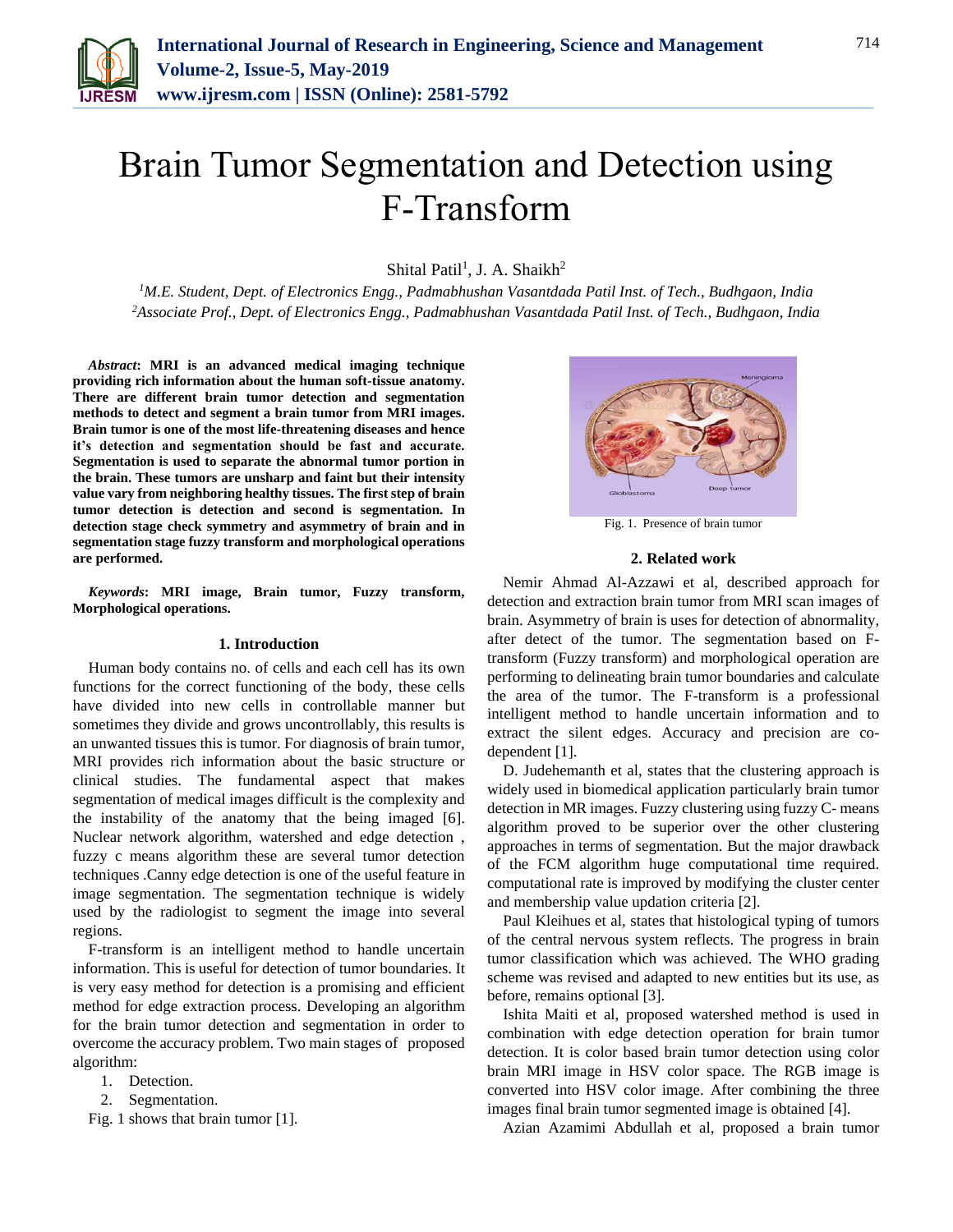

detection method based on cellular neural network. To examine the location of tumor in the brain, MRI is used. This procedure is really time and energy consuming. To overcome this problem, an automated detection method for brain tumor using CNN is developed [5].

Charutha S. et al, demonstrated that brain tumor is the most life threatening diseases and hence its detection should be fast and accurate. The modified texture based region growing and cellular automata edge detection are efficient techniques, incorporation of both enhance the efficiency of brain tumor detection. It is understood that the modified texture based segmentation integrated with the cellular automata edge detection is better when compare to the one with the incorporation of classical edge detection methods [6].

R. preetha et. al, states that the boundary of tumor tissue is highly irregular. Deformable model and region based methods are extensively used for medical image segmentation, to locate the boundary of the tumor. Clustering of brain tumor images using, fuzzy C-means is robust and effective for tumor localization. Even though the proposed method has high computational complexity, it shows superior result in segmentation [7].

# **3. Methodology**

A healthy human brain is roughly symmetrical with respect to the midsagittal plane, so this system will use symmetry analysis for grey level to detect the existence of tumor. System will introduce an edge detection based on F transform model. There are main two stages in this algorithm. It is detecting stage and segmentation stage. In segmentation stage segmentation and morphological operations are performed. The block diagram of proposed algorithm shown in fig. 2.



Fig. 2. Block diagram of proposed algorithm

### *A. Detection*

To ensure that the brain image in the middle so that comparison can be properly done If the cerebral hemispheres were absolutely symmetrical the intensity distribution of in hemisphere should be similar to each other, however brain is symmetrical. Brain tumors producing mass effect displace and distort the surrounding. In detection stage image registration takes place. Image registration is the process of bringing two or

more images into spatial correspondence (aligning them). In the context of medical imaging, image registration allows for the concurrent use of images taken with different modalities (e.g. MRI and CT), at different times or with different patient positions. After that separate the brain into left and right hemispheres then find normalized grey level histograms. And calculate the similarity between two image grey levels.

# *B. Edge detection for image segmentation*

Edge detection is used to determine the boundaries of the objects. The efficiency of many image processing task depends on the detecting edges. In the proposed algorithm to detect the edge based on F transform which suppress noise.

## *C. Morphological operations*

In this paper erosion is applied to detect the tumor. First calculate the F transform, inverse F transform and error function. Then compute a global threshold that can be used to convert an intensity image. Compute the morphological operations. The extraction region is then logically operated for extraction of massive region. The area of tumor region is found by multiplying horizontal dimensions, vertical dimensions of the image with total no. of pixels in the tumor region.

## **4. Result**

Brain tumor segmentation and detection using F transform shown in fig. 3.



Fig. 3. Final extraction brain tumor from MRI image

Similarity between two images can be calculated using correlation coefficient, root mean square error, average gradient, the variance distance and overall cross entropy. The area of tumor is calculated by multiplying horizontal dimensions, vertical dimensions of the image with total no. of pixels in the tumor region.

## **5. Conclusion**

In this paper, Brain tumor segmentation and detection using F transform is discussed. F-transform model capture the silent edges. The speed of detection is improved after using asymmetry of brain. This algorithm can be used to process large brain image database and provide quick outcomes. This brain tumor detection technique may give better result than other brain tumor detection techniques.